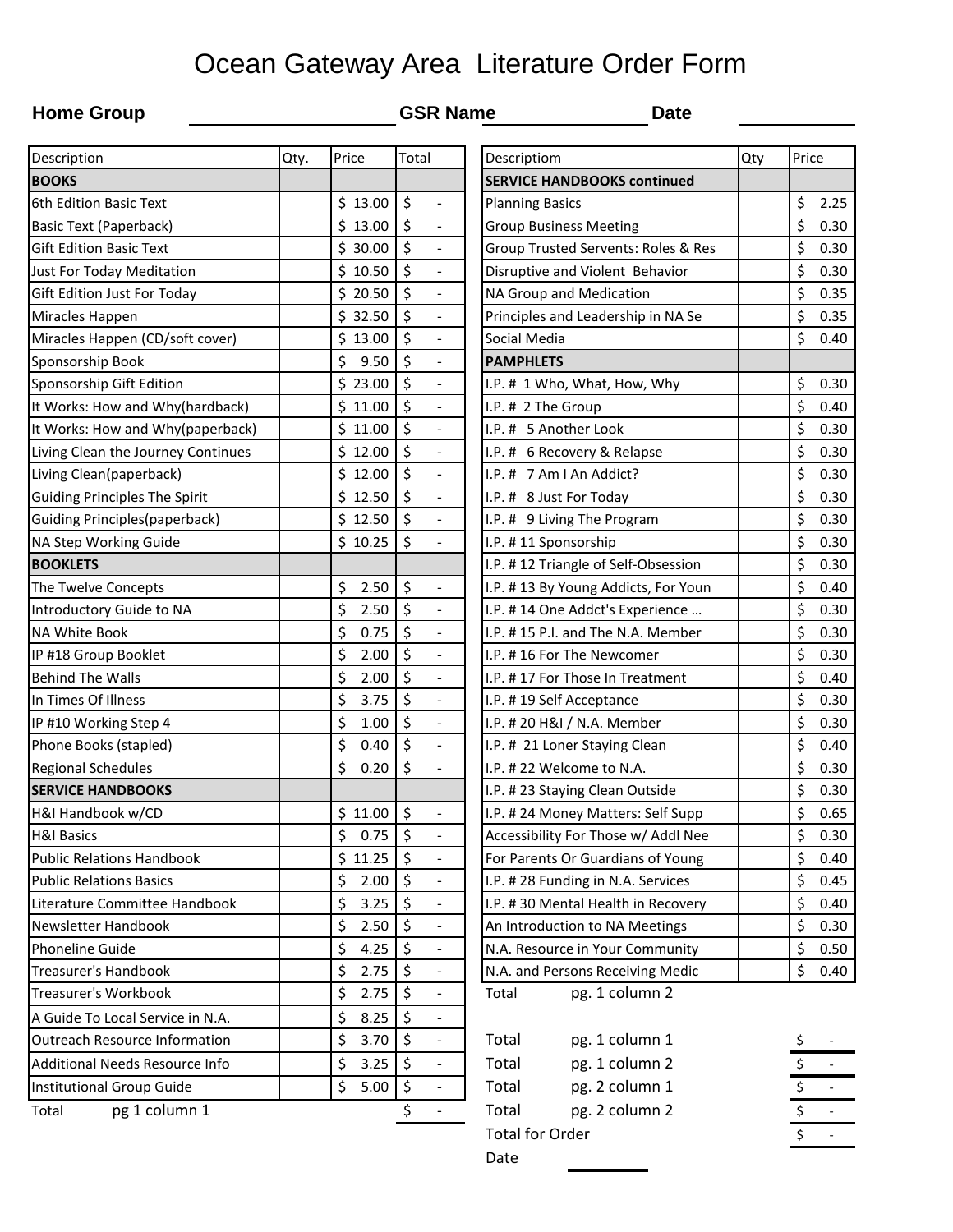| Description                                    | Qty. | Price      | Total                               | Description                                | Qty. | Price      |
|------------------------------------------------|------|------------|-------------------------------------|--------------------------------------------|------|------------|
| <b>KEYTAGS</b>                                 |      |            |                                     | MISCELLANEOUS will be at next Area Meeting |      |            |
| White<br>Welcome                               |      | \$<br>0.65 | \$<br>$\overline{a}$                | <b>Treasurer's Record</b>                  |      | \$<br>1.00 |
| Orange<br>30 Days                              |      | \$<br>0.65 | $\zeta$<br>$\overline{\phantom{a}}$ | Complete Poster Set                        |      | \$11.75    |
| Green<br>60 Days                               |      | \$<br>0.65 | $\zeta$<br>$\overline{a}$           | Gratitude Poster                           |      | \$<br>1.65 |
| Red<br>90 Days                                 |      | \$<br>0.65 | $\zeta$<br>$\overline{a}$           | Serenity Poster                            |      | \$<br>1.65 |
| Blue<br>6 Months                               |      | \$<br>0.65 | $\zeta$<br>$\frac{1}{2}$            | <b>Steps Poster</b>                        |      | \$<br>3.75 |
| Yellow<br>9 Months                             |      | \$<br>0.65 | $\zeta$<br>$\overline{a}$           | <b>Traditions Poster</b>                   |      | \$<br>3.75 |
| Moonglow<br>1 Year                             |      | \$<br>0.65 | \$<br>$\overline{\phantom{0}}$      | 3rd Step Prayer Poster                     |      | \$<br>1.65 |
| Gray<br>18 Months                              |      | \$<br>0.65 | $\zeta$<br>$\frac{1}{2}$            | Just For Today Poster                      |      | \$<br>1.65 |
| <b>Black</b><br><b>Mutiple Years</b>           |      | \$<br>0.65 | \$<br>$\frac{1}{2}$                 | Group Readings (Set of 7)                  |      | \$<br>5.30 |
| Granite<br>One Decade                          |      | \$<br>2.50 | $\zeta$<br>$\frac{1}{2}$            | Mugs (Basic)                               |      | \$<br>7.30 |
| Purple<br><b>Decades</b>                       |      | \$<br>2.50 | $\zeta$                             | <b>Basic Journal</b>                       |      | \$24.00    |
| <b>Bronze Medallions</b>                       |      |            |                                     | <b>Medallion Journal</b>                   |      | \$18.60    |
| <b>Specify Years</b>                           |      | \$<br>3.75 | $\zeta$<br>$\overline{a}$           | 8 Pocket Literature Rack                   |      | \$24.00    |
| <b>Specify Years</b>                           |      | \$<br>3.75 | $\zeta$<br>$\qquad \qquad -$        | 16 Pocket Literature Rack                  |      | \$30.00    |
| <b>Specify Years</b>                           |      | \$<br>3.75 | $\zeta$<br>$\blacksquare$           | 20 Pocket Literature Rack                  |      | \$44.00    |
| <b>Specify Years</b>                           |      | \$<br>3.75 | $\zeta$                             | Double Bookcovers                          |      | \$38.00    |
| <b>Specify Years</b>                           |      | \$<br>3.75 | \$<br>$\overline{\phantom{0}}$      | Recovery Anniversary Cards<br>5 for        |      | \$<br>6.50 |
| <b>Eternity Medallions</b>                     |      |            |                                     | <b>Recovery Anniversary Cards</b>          |      | \$<br>1.65 |
| <b>Quanity Only</b>                            |      | \$<br>3.75 | \$<br>$\frac{1}{2}$                 | Just For Today Journal                     |      | \$19.50    |
| <b>Laser Medallions</b>                        |      |            |                                     | Total<br>pg. 2 column 2                    |      |            |
| <b>Specify Years</b>                           |      | \$18.40    | $\zeta$<br>$\overline{\phantom{0}}$ |                                            |      |            |
| KeyHolder QTY only                             |      | \$14.00    | $\zeta$                             |                                            |      |            |
| <b>Tri-Plated Medallions</b>                   |      |            |                                     |                                            |      |            |
| Choose: Red, Blue, Purple, Black, Orange, Pink |      |            |                                     |                                            |      |            |
| Color<br><b>Specify Years</b>                  |      |            | \$<br>$\overline{a}$                |                                            |      |            |
|                                                |      | \$27.50    | $\zeta$<br>$\overline{a}$           |                                            |      |            |
|                                                |      | \$27.50    | $\zeta$<br>$\frac{1}{2}$            |                                            |      |            |
|                                                |      | \$27.50    | \$<br>$\frac{1}{2}$                 |                                            |      |            |
| Total<br>pg.2 column 1                         |      |            | \$                                  |                                            |      |            |

| Description                                       | Qty.        | Price       |
|---------------------------------------------------|-------------|-------------|
| <b>MISCELLANEOUS will be at next Area Meeting</b> |             |             |
| Treasurer's Record                                |             | \$<br>1.00  |
| Complete Poster Set                               |             | \$<br>11.75 |
| Gratitude Poster                                  |             | \$<br>1.65  |
| <b>Serenity Poster</b>                            |             | \$<br>1.65  |
| <b>Steps Poster</b>                               |             | \$<br>3.75  |
| <b>Traditions Poster</b>                          |             | \$<br>3.75  |
| 3rd Step Prayer Poster                            |             | \$<br>1.65  |
| Just For Today Poster                             |             | \$<br>1.65  |
| Group Readings (Set of 7)                         |             | \$<br>5.30  |
| Mugs (Basic)                                      |             | \$<br>7.30  |
| <b>Basic Journal</b>                              |             | \$<br>24.00 |
| <b>Medallion Journal</b>                          |             | \$18.60     |
| 8 Pocket Literature Rack                          |             | \$24.00     |
| 16 Pocket Literature Rack                         |             | \$30.00     |
| 20 Pocket Literature Rack                         |             | \$44.00     |
| Double Bookcovers                                 |             | \$<br>38.00 |
| 5 for<br>Recovery Anniversary Cards               |             | \$<br>6.50  |
| Recovery Anniversary Cards                        |             | \$<br>1.65  |
| Just For Today Journal                            | \$<br>19.50 |             |
| pg. 2 column 2<br>Total                           |             |             |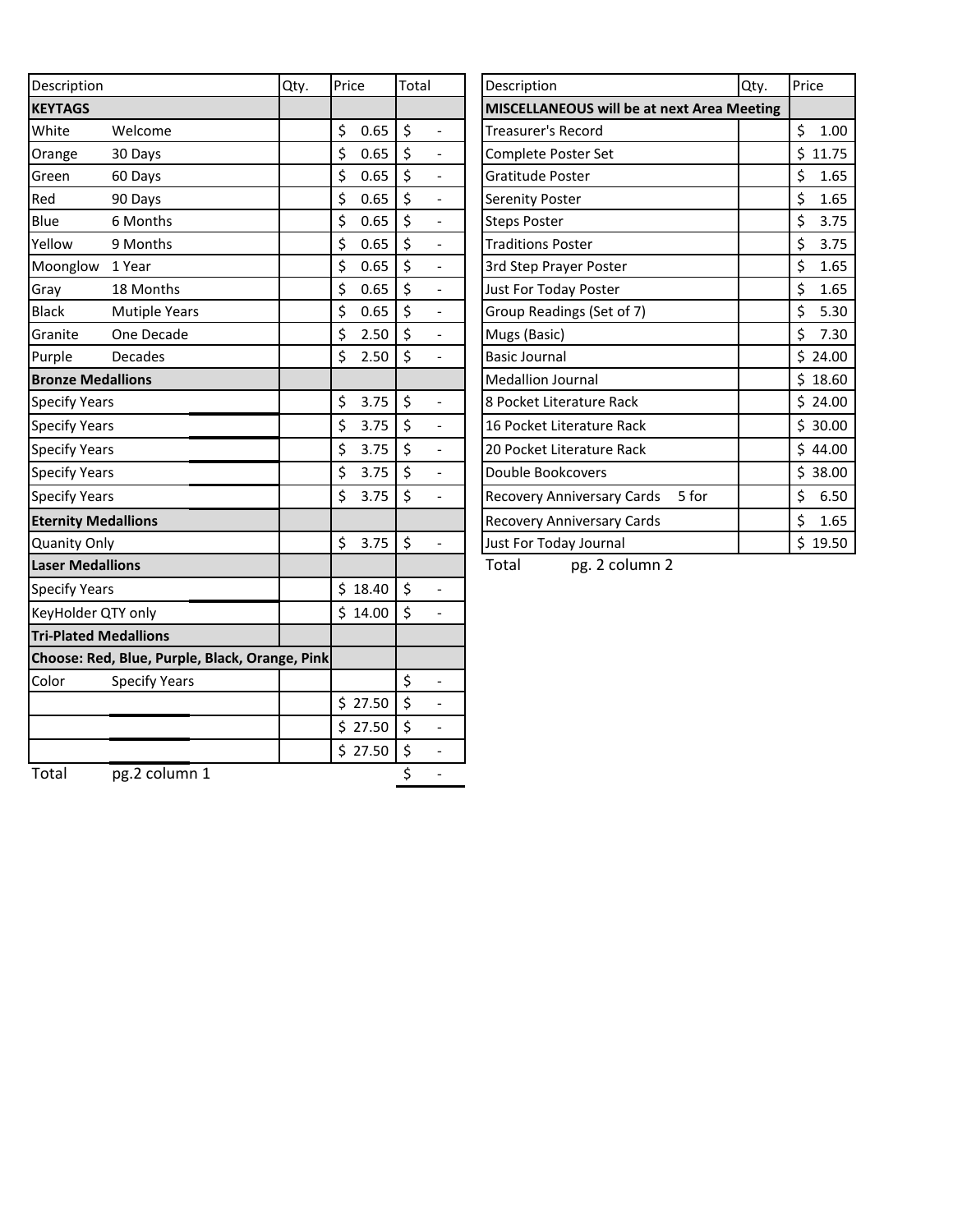Page 1

| Total                         |                |
|-------------------------------|----------------|
|                               |                |
| \$                            | $\overline{a}$ |
| \$                            |                |
| C                             | -              |
| \$                            | i              |
|                               | -              |
| $rac{5}{2}$                   | -              |
| $\overline{\xi}$              |                |
|                               |                |
| \$                            | -              |
| \$                            |                |
| \$                            |                |
| $\tilde{\varsigma}$           | -              |
| \$\$\$                        |                |
|                               | $\overline{a}$ |
|                               | -              |
| \$                            | -              |
| $\overline{\mathsf{S}}$       |                |
| $rac{1}{2}$                   |                |
|                               | i              |
| \$                            | $\overline{a}$ |
| $\dot{\varsigma}$             | -              |
| \$                            | -              |
| $\zeta$                       | í              |
| $rac{1}{2}$                   | -              |
|                               | -              |
| ;<br>ć                        | $\overline{a}$ |
| .<br>\$                       | Ē              |
| \$                            | -              |
| ċ                             |                |
|                               |                |
|                               |                |
|                               |                |
| $\overline{\dot{\mathsf{S}}}$ |                |
|                               |                |
| $\frac{1}{5}$                 |                |
|                               |                |